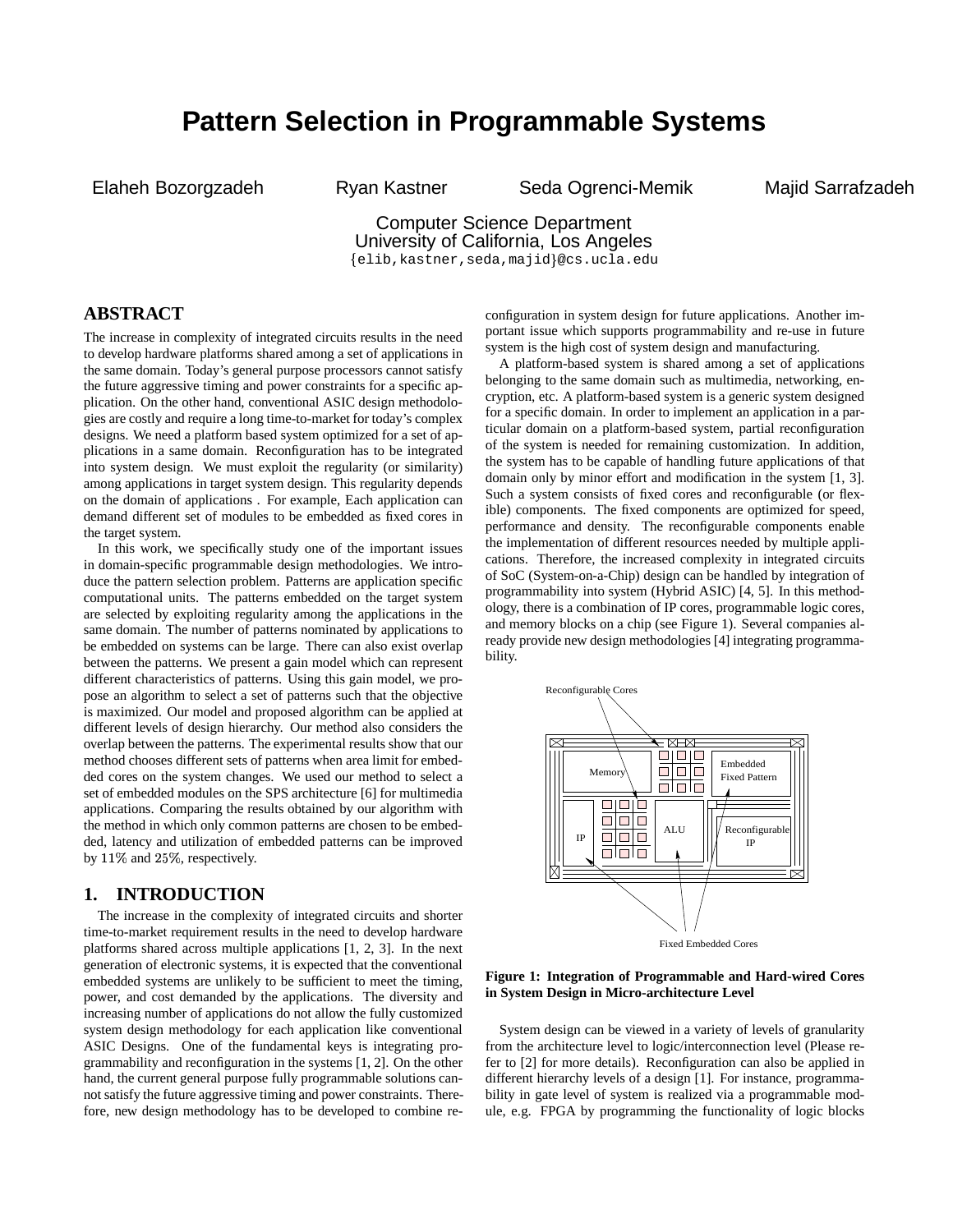and connectivity of routing switches. In instruction-set architectural level, the instruction set can include custom-designed instructions other than a set of general instructions, such as the specific instructions (e.g. MAC) in DSP domain. Either an operation can be realized by some generic instruction separately or group of them can be realized by a customized instruction. Micro-architectural level of design defines the hardware implementation of components that is used to implement a function [1, 2]. An example is shown in Figure 1. The micro-architecture of a system can be fixed or partially fixed. It is important to consider programmability in different level of design. Considering reconfiguration in higher level removes (or reduces) the small variation of regularity among the applications, which can be observed in implementation (lower) level. Therefore, in a higher level, the designer would not be misguided by those variations when extracting regularity among the applications.

Reconfiguration is mostly integrated into the computational abstraction of a design where repetitive high-volume operations are executed. As mentioned earlier, new design methodologies are based on the fact that domain-specific system design is required to deliver the benefits of programmability while having almost same performance. The cost of programmability is in power and timing. Applications are all given from a specific application domain. Exploiting regularity in applications leads to decrease in cost of programmability and lower total cost and development time.

FPGAs are programmable hardwares. FPGAs can provide the programmability and flexibility required for future embedded systems. Although a design implemented on FPGA cannot be as fast or as dense as the design implemented on an ASIC, the FPGA can be programmed by software tools to implement different hardware systems. On the other hand, original FPGAs cannot provide the requirement for high volume and complex applications. There have been several contributions in development and design of FPGAs towards reducing the gap in density and performance between ASIC and FPGA implementation. Hierarchical features have been added into logic and routing architecture of FPGAs. New generation of FP-GAs have a trend towards embedding coarse grain units. Fine grain FPGA architectures are shifting towards new architectures where memory blocks, hard IPs, and even CPUs are being integrated into FPGAs. As an example,  $X \, \text{d} \, \text{d} \, \text{d} \, \text{d} \, \text{d} \, \text{d} \, \text{d} \, \text{d} \, \text{d} \, \text{d} \, \text{d} \, \text{d} \, \text{d} \, \text{d} \, \text{d} \, \text{d} \, \text{d} \, \text{d} \, \text{d} \, \text{e}$ dedicated high performance multipliers for DSP applications.

We have introduced a new programmable system design methodology called SPS, which is referred as Strategically Programmable System [6, 7]. The basic building blocks of SPS architecture are parameterized functional blocks ( called *VPBs* ) that are pre-placed in a fully programmable logic array. Since VPBs are custom made and fixed, they do not require configuration, hence lesser number of switches are required to program VPBs. Our motivation is to generate a programmable system suited for a set of applications. SPS architecture is generated such that for a given set of applications the suitably selected fixed blocks provide the best performance. The angle taken in SPS project [6] is that both fine grain and soft grain reconfiguration are required. The target architecture is optimized for applications in a given specific domain. Coarse grain reconfigurable blocks are most likely specialized for the applications. Since the applications belong to the same domain, exploiting regularity would be effective in choosing IP Cores, random logic and other components of the chip. Each application demands different embedded modules. For the final design, we need to select a set of the modules demanded by a set of applications such that our implementation is cost effective while meeting performance requirements for all the given applications. It is important to come up with a platform, which meets most of the demands of all applications. The idea of having dedicated data-path according to the demand of a specific application is not a new methodology. This paradigm has been studied in DSP architecture design in [8, 9]. An architecturedriven high level synthesis of DSP applications, called Cathedral III, is presented. Similar to SPS project, the application specific units are extracted and synthesized from data flow graph of the given application instead of selecting dedicated data-paths from predefined libraries. In this work, reconfigurability is not considered and it is assumed all the operations are being implemented on Application specific units (ASUs). In addition, the target architecture is optimized for a single application. Their optimization problem cannot easily handle multiple applications. The main focus in Cathedral III architecture design methodology is on generating and merging operation clusters and assignment to ASUs in order to minimize the area. Any of clusters on the data flow graph are being implemented on a dedicated functional unit. The goal is that whether two different clusters should be implemented each by a dedicated data-path or by one partially-programmable functional unit capable of implementing the two clusters. That is where similarity or regularity of clusters comes into the picture.

Our contribution in this paper is how to select the best set of modules demanded by multiple applications to be embedded as fixed blocks (VPBs) in SPS architectures. Since we focus on reconfigurable systems, we assume that if a module candidate is not selected to be embedded as a fixed block, the corresponding function in each application can be realized by the reconfigurable units of the system. We have implemented our method at data-path level. The embedded modules demanded by each application are already given as input to our tool. Data-path structure retains the regularity and reduces the problem size compared to work on gate-level of the circuits. Demanded modules (or patterns) are already extracted from data flow graphs of applications. The output is a set of patterns suggested to be embedded as fixed cores on the system by our algorithm. Our experimental results show that we are able to improve the latency depending on how much area is assigned for IP cores and random logic on the chip.

Our method can be applied in different level of abstractions as long as the constraints of our model is satisfied. In instruction set level, application specific instructions can be demanded by each application. The set of instructions for target architecture can be defined by our method. In pattern selection problem, the patterns would be the application specific instructions.

The paper proceeds as follows: In the following section, the pattern selection problem is formulated. In Section 3, we present our pattern selection algorithm. The experimental setup and results are explained in Section 4. Conclusion and some suggested possible future work are given in Section 5.

# **2. PATTERN SELECTION PROBLEM**

In a reconfigurable hybrid structure, each operation in a data flow graph of an application may be realized by reconfigurable logic units, ALU, or a customized functional unit. In a hybrid structure, there are some embedded IP cores on system. The main focus in this paper is to choose a set of demanded modules to be embedded on the chip. We want to have a maximum covering and make the most benefits from custom designed blocks (or IP Blocks) and reconfigurable modules. Each module is able to cover a part of system. We assume if the demanded module is rejected to be embedded on the system, the corresponding operations would be mapped onto reconfigurable cores of the system. Therefore, there is a gain and a cost associated with each candidate module. The gain comes from the better performance of embedded patterns compared to reconfigurable units. The cost comes from the non-flexibility of hard-wired IP blocks by which not every function can be realized compared to reconfigurable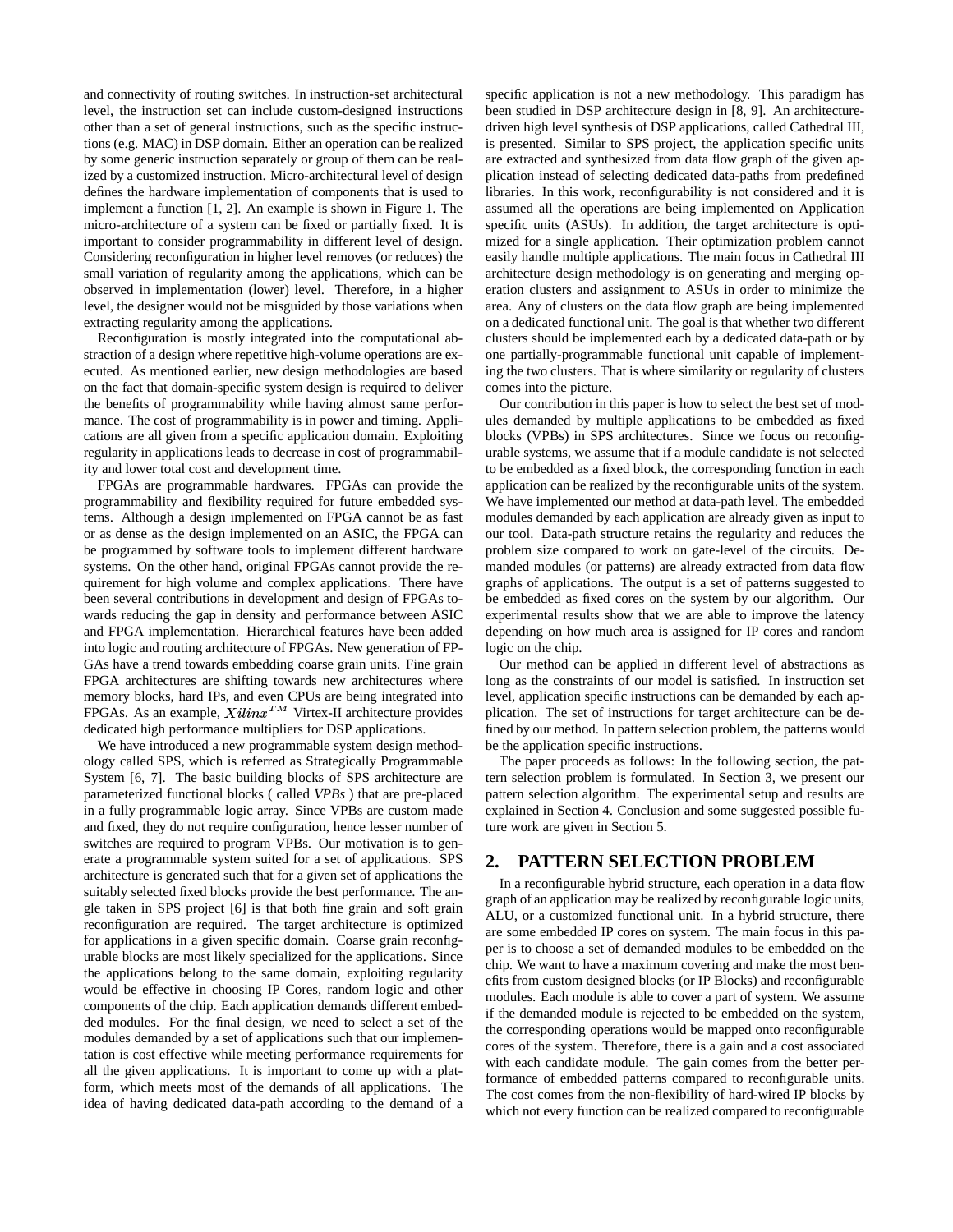cores. Utilization of silicon is an important target. It is not cost effective to have such costly customized modules that either are not used in many applications or do not yield a significant gain in overall compared to implementation on other components of system like reconfigurable units. We refer to the application specific units other than reconfigurable blocks as *pattern candidates* <sup>1</sup> . In the SPS architecture, pattern candidates are VPB blocks. In SoC systems, where there are different components such as IPs, ALUs and different computational units, we can have a different set of pattern candidates demanded by each application. Most of patterns are suggested either due to high frequency of occurrences in application or due to their high performance compared to other components.

A good way to extract such pattern candidates is profiling. Profiling is mostly applied to DAG representation of systems. For example, we can easily extract control data flow graphs (CDFG) from a compiler. Pattern Generation via profiling have been done in several previous works. In [14], sub-graph matching is applied to extract the patterns in each application, which are critical in performance. In [13], datapath synthesis is based on pattern extraction from data-path of an application. DFG nodes are mapped into simple and compound components on a FPGA chip. In hardware-platform design, each application demands different functionality-based constraints on the hardware platform [1]. In [1], it is suggested that the intersection of different sets of constraints demanded by different applications defines the hardware platform. However, intersection is not necessarily a good way to decide on the functionality of embedded components of hardware. The intersection set may only have the highest probability to be chosen as the set of embedded components in the system. In our approach we try to choose a set of patterns to be embedded while trying to meet maximum requirement of applications.



Set of Patterns to be embedded on target System

**Figure 2: Pattern Selection in SPS Design Flow.**

Figure 2 shows SPS design flow for choosing a set of patterns to be embedded on the system. The input to the design flow is a set of



**Figure 3: Different Embedded Pattern Candidates on a Data Flow Graph.**

applications belonging to a specific domain. Data flow graphs of applications are extracted using a compiler tool such as SUIF [17, 18]. Then a pattern generator profiles different patterns demanded by different applications (See [7] for more details). Since the patterns are generated among a set of applications in the same domain, regularity among applications results many frequently-visited patterns to be nominated. The objective is to select a set of pattern candidates such that highest gain in performance is obtained, utilization of the chip is maximized, and maximum covering by patterns is achieved. In this work, we are focusing mostly on selection of computational units. We are assuming that given patterns are customized for the set of computations. They outperform the reconfiguration units. However, they are more costly due to inflexibility and low utilization compared to programmable units. The pattern candidates can overlap with each other, which means that they may cover the same nodes of data flow graphs.

Figure 3 shows profiling on a data flow graph (DFG). In Figure 3, different extracted modules (or patterns) on the data flow graphs are shown. Pattern 1 has been observed two times in Figure 3. There are overlaps between Patterns 1, 2, and 3. If Pattern 1 and Pattern 2 overlap in application  $C$ , only one of them would be used by application  $C$ . If both patterns exist on the chip, the chip would not be fully utilized when application  $C$  is implemented. We cannot afford having a fully utilized system for a set of applications. In the definition for pattern selection problem, we assume that patterns are already generated from the data flow graph of applications. Each application suggests a set of patterns.

We assume that the following data is provided for pattern selection tool.

- 1. There is a gain associated with each pattern. We assume that the gain is the difference between implementation on embedded fixed blocks and reconfigurable (e.g. FPGA) implementation of each pattern in terms of area and delay. A possible gain function could be the difference in area-delay product of components. Other characteristic objectives such as minimizing power consumption can be added to the gain function.
- 2. The area assigned for embedded basic blocks on the chip is restricted. In order to obtain maximum utilization, all pattern candidates cannot be chosen to be embedded as hard-wired ASIC blocks on the chip.
- 3. The frequency of occurrences of each pattern candidate in DFGs is an important factor. The number of occurrences does not imply the number of resources for implementation of pattern candidate required since the embedded fixed blocks associated with a pattern can be re-used later. On the other hand, having only one resource for each pattern may underestimate

<sup>&</sup>lt;sup>1</sup>In this paper, the terms "pattern" and "module" have been used interchangeably.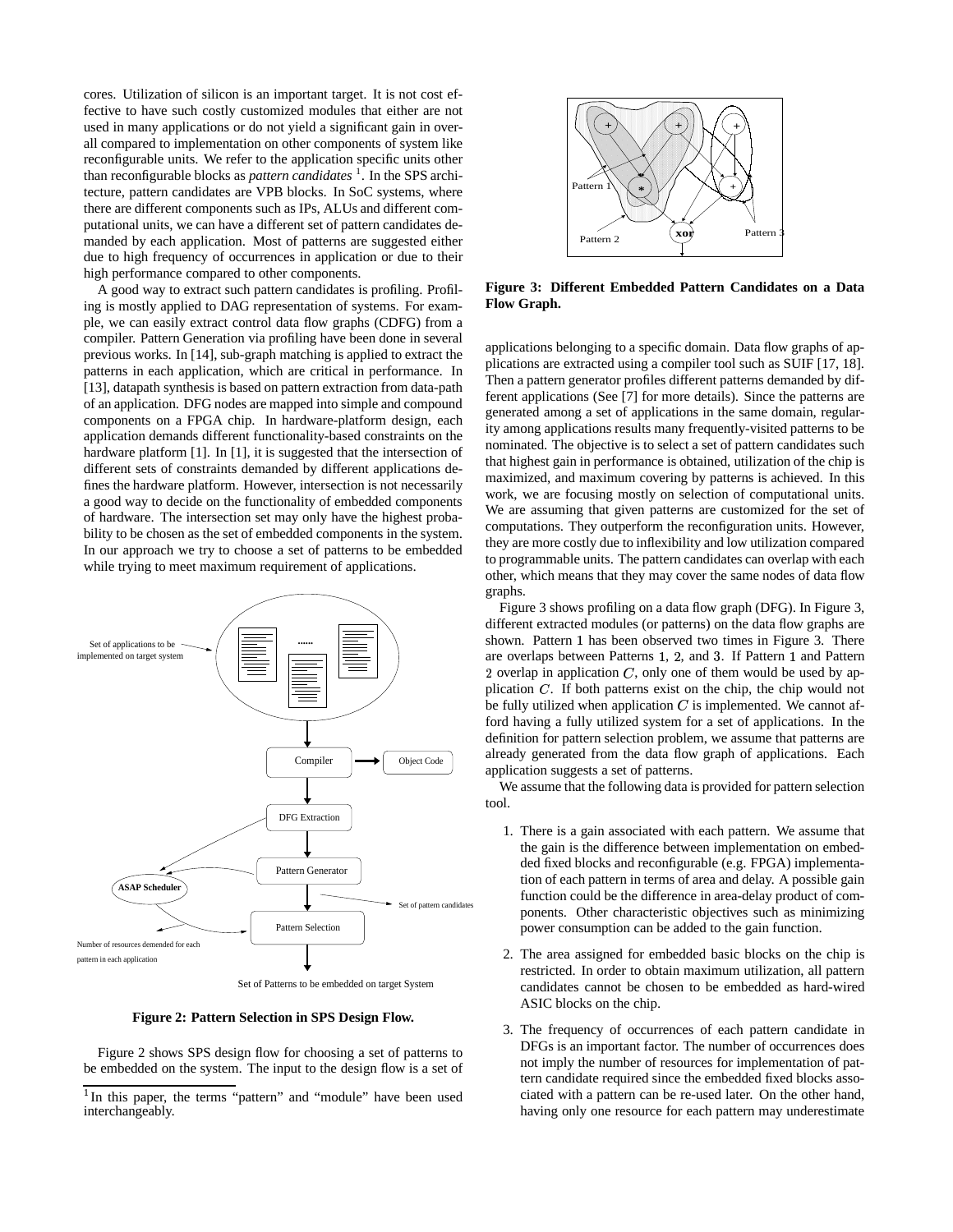the demand for the pattern. We assume that the approximate demand for each pattern candidate is given in each application. In Figure 2, the number of demanded patterns is given to pattern selection tool by ASAP Scheduler. ASAP scheduler schedules the data flow graphs and returns the maximum number of instances of each pattern used in scheduled DFGs.

4. Overlap is an important issue, which needs to be reported by pattern generator. If all the pattern candidates are embedded as fixed blocks and there are many overlaps between candidates, maximum gain and utilization still are not likely to be achieved.

The problem is similar to resource allocation on scheduled data flow graph in high level synthesis [10]. Resource allocation problem is resolved by solving graph coloring problem in conflict graph. However, this solution cannot be applied to our defined problem. There are two main differences. First is that overlap does not mean that two resources cannot be chosen to be embedded on the chip. However, it leads to less utilization. The other problem is due to decision problem on the number of instances of each candidates required in target architecture. It is not easy to handle this in conflict graph.

### **2.1 Gain and Overlap Model**

Assume that there is an overlap between two patterns where they are both observed in a given data flow graph. If a resource for each pattern is embedded on the chip, both will not be used by the application. Assume  $g_i$  and  $g_j$  are gains associated with pattern i and pattern  $j$ . The total gain would not be only the summation of both gains. We define the total gain as follows:

$$
g_{total}(i,j) = g_i + g_j - overlap_{unit}(i,j),
$$
 (1)

$$
0 \le \text{overlap}_{unit}(i,j) \le \max(g_i, g_j). \tag{2}
$$

A possible function representing overlap can be:

$$
overlap_{unit}(i,j) = \frac{g_i + g_j}{2}.\tag{3}
$$

In addition, the frequency of occurrences of each pattern has to be considered while computing gain of the pattern for an application. Assume the number of times pattern  $i$  and  $j$  have been observed in an application are  $occ_i$  and  $occ_j$  respectively.  $c_{ij}$  is the number of times pattern *i* and *j* have overlap in a given application. Assume  $d_i$  and  $d_j$  are the number of resources demanded by an application. If there are embedded resources for pattern  $i$  and  $j$  as many as demanded, the total gain would be:

$$
g_{total}(i,j) = occ_i \times g_i + occ_j \times g_j - c_{ij} \times overlap_{unit}(i,j).
$$
\n(4)

If there are lesser number of embedded resources for pattern  $i$  and  $j$ , the overlap and gain can be approximately computed as follow respectively:

$$
Overlap(i, j) = \frac{r_i}{d_i} \times \frac{r_j}{d_j} \times c_{ij} \times overlap_{unit}(i, j), \quad (5)
$$

$$
gain_i = \frac{r_i}{d_i} \times occ_i \times g_i,
$$
 (6)

$$
g_{total}(i,j) = gain_i + gain_j - Overlap(i,j), \qquad (7)
$$

$$
0 \le r_i \le d_i,\tag{8}
$$

$$
0 \le r_j \le d_j,\tag{9}
$$

where  $r_i$  and  $r_j$  are the number of available resources of pattern i and  $j$ .

As mentioned before, the area assigned for embedded pattern modules are limited. Therefore, the total areas of selected patterns should not violate the area constraint. Recall that there are more than one application demanding different patterns for our target system. Equation 7 can be extended for all applications by summing the gain function over all applications as shown in Equation 10.

$$
Gain = \sum_{k=0}^{app} (\sum_{i=0}^{n} f(i,k) \times occ_{i,k} \times g_i - \frac{1}{2} \times \sum_{j=0, i \neq j}^{n} Overlap(i, j, k)).
$$
\n(10)

where

$$
f(i,k) = \begin{cases} \begin{array}{ll} \frac{r_{i,k}}{d_{i,k}} & r_{i,k} \leq d_{i,k} \text{ and } d_{i,k} \neq 0\\ 0 & d_{i,k} = 0\\ 1 & \text{otherwise} \end{array} \end{cases}
$$

The subscript  $k$  in the coefficients and variables of Equation 10 shows their corresponding value in application  $k$ .

#### **2.2 Problem Formulation**

Pattern selection problem can be formulated as follows:

• Given a set of pattern candidates,  $P = \{p_1, p_2, ..., p_n\}$  with corresponding

- Gain set: 
$$
G = \{g_1, g_2, ..., g_n\},\
$$

- Area set: 
$$
A = \{a_1, a_2, ..., a_n\},\
$$

- $\sim$  Occurrence Set in application j,  $j = 1, ..., k$ :  $Q_j =$  $\{o_1, o_2, ..., o_n\},\$
- $P =$  Demand Set in each application  $j, j = 1, ..., k$ :  $D_j =$  $\{d_{1j}, d_{2j},...., d_{nj}\}.$
- The objective is to choose  $R = \{r_1, r_2, ... r_n\}$  such that the total gain function in Equation 10 is maximized.
- Subject to:

$$
0 \le r_i \le max(d_{ij}), \quad j = 0, 1, ..., k, i = 0, 1, ..., n
$$
\n(11)

$$
\sum_{i=0}^{n} r_i \times a_i \le A_{max},\tag{12}
$$

where  $A_{max}$  is the maximum area assigned for embedded pattern blocks.

The objective function is a non-linear function. If only one application is considered, the problem can be solved by a quadratic programming solver. However, considering multiple applications cause the objective to be non-linear and hard to be solved by any of linear/quadratic programming tools.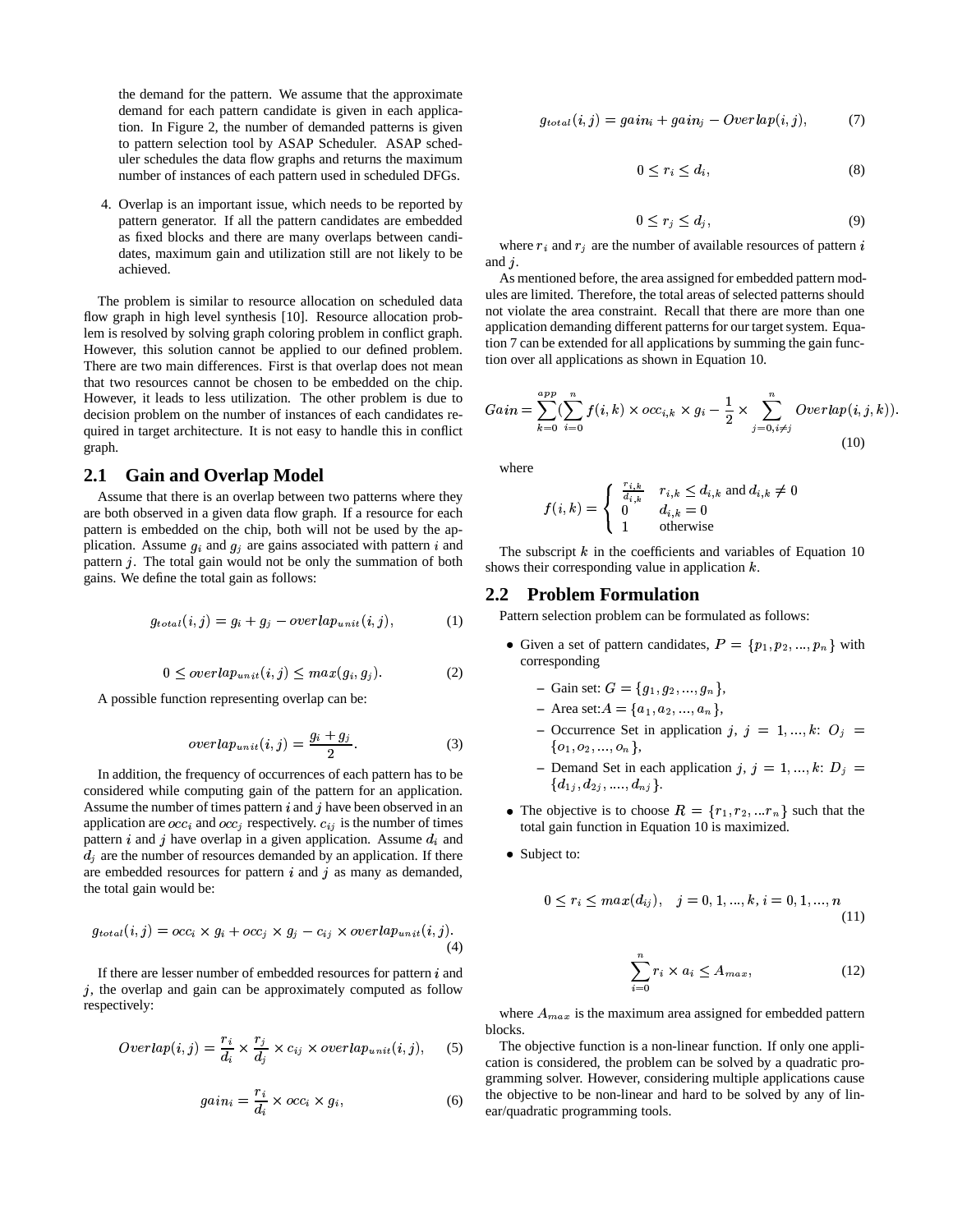In the next sub-section, we introduce *overlap graph*. We show that any instance of pattern selection problem can be transformed into overlap graph.

# **2.3 Overlap Graph**

Overlap Graph is an undirected weighted Graph  $G = (V, E)$ . As m Weight of edges can be negative. There is a label associated with each node  $v$ . Each node corresponds to a pattern candidate. The label of the node is the area associated with pattern candidate (original nodes). An edge between two nodes corresponds to overlap between the two pattern candidates. Since overlap is a cost, the weight is negative of the value returned by function  $\text{Overlap}(i, j)$  in Equation 5. For each node in the graph (or called *original* node), a dummy node is added. The dummy node is connected to original node with an edge. The weight of the edge is the gain of the node (Equation 6). The labels of the dummy nodes are zero. Figure 4 shows an overlap graph. Pattern selection problem is transformed into problem of extracting an induced subgraph of G such that the summation over weights of edges inside the subgraph is maximized subject to summation over labels of nodes inside the subgraph does not exceed a given limit, which corresponds to area constraint in pattern selection problem (see Figure 4). Lemma 2.1 mentions the properties required for an induced subgraph in order to be a feasible solution of the corresponding pattern selection problem. The first property is the area constraint. The other property says that correct number of dummy nodes has to exist in the subgraph.



 $\sum w = g_1 + g_2 - overlap (1,2)$ 



 $Gain (c) = g_3 + g_4 + g_5 - overlap (4,5)$ 

#### **Figure 4: Overlap Graph.**

**Lemma** 2.1. *Summation over weights of edges in an induced subgraph of overlap graph corresponding to pattern selection problem returns objective value for pattern selection problem if the conditions below are satisfied:*

- the summation over the labels of the nodes insides the sub*graph is less than a given limit, which is equivalent to area limit for embedded patterns in the system. This is referred as area constraint.*
- ` *Dummy node associated with any original node is included in the subgraph iff the original node is itself inside the subgraph. This is referred as gain constraint.*

**Proof** 2.1. *It can be easily proven by contradiction. If any of the two conditions mentioned in Lemma 2.1 is removed, the summation of weights of edges inside the subgraph is not the objective value for pattern selection problem.*

As mentioned before, there can exist more than one instance of pattern candidates demanded by applications. Therefore, we need to decide on the correct number of instances of each pattern candidate. We modify the graph in order to be able to handle the multiple instances of patterns and multiple application demands. . Figure 5 shows two nodes of overlap graph with corresponding labels and weight of the edge between two end nodes. Assume  $v_1$  represents Pattern 1 and  $v_2$  represents pattern 2. There are two number of resources for pattern 1  $(d_1 = 2)$  and three number of resources for pattern 2. The edge between the two nodes shows the overlap between the patterns. According to Equation 7, the weight of the edge is:

$$
w_{i,j} = -Overlap(i,j) \tag{13}
$$

$$
w'_{i,j} = -\frac{1}{d_i} \times \frac{1}{d_j} \times c_{ij} \times overlap_{unit}(i,j) \tag{14}
$$

$$
w_{i,j} = r_i \times r_j \times w'_{i,j} \tag{15}
$$

$$
w_i^{dummy} = gain_i \tag{16}
$$

$$
w'_{d_i} = \frac{1}{d_i} \times occ_i \times g_i \tag{17}
$$

$$
w_i^{dummy} = r_i \times w_{d_i}^\prime \tag{18}
$$

The weight of edge depends on the number of instances selected from node  $v_1$  and  $v_2$ . In overlap graph, node  $v_1$  and node  $v_2$  are divided into  $d_1$  and  $d_2$  sub-nodes, respectively, shown in Figure 5. There is an edge with weight  $w'$  between any two instances of node  $v_1$  and  $v_2$ . We refer to  $w'$  as *unit overlap weight*. Each instance of a super node is represented by a subnode connected to the graph through sub-edges. The gain of each subnode can be transformed into weight of subedges be adding dummy nodes as mentioned above. We add a dummy node to each subnode connected to subnode with a sub-edge. The weight of edge would be the unit gain of supernode. As shown in Equation 14 and 15, overlap between two nodes can be defined in terms of unit overlap weight between the two supernodes and number of subnodes of the two overlapping supernodes in overlap graph. Equation 17 and 18 similarly show that individual gain of each supernode can be expressed in terms of number of subnodes and unit gain (which is the weight of the edge connected to corresponding dummy subnode). The subgraph shown in Figure 5 includes two instances of  $v_1$  and two instances of  $v_2$ . The total summation over weights of subedges is equivalent to objective function for pattern selection problem. The label of each subnode is the area of the instance.

Overlap graph representation can be easily extended to handle multiple applications. In this case, the number of occurrences and demands for each pattern candidate is different. We consider multiple edges between super nodes. Each edge corresponds to overlap between the two end supernodes of the edge in one application. Similarly there would be multiple subegdes between subnodes for each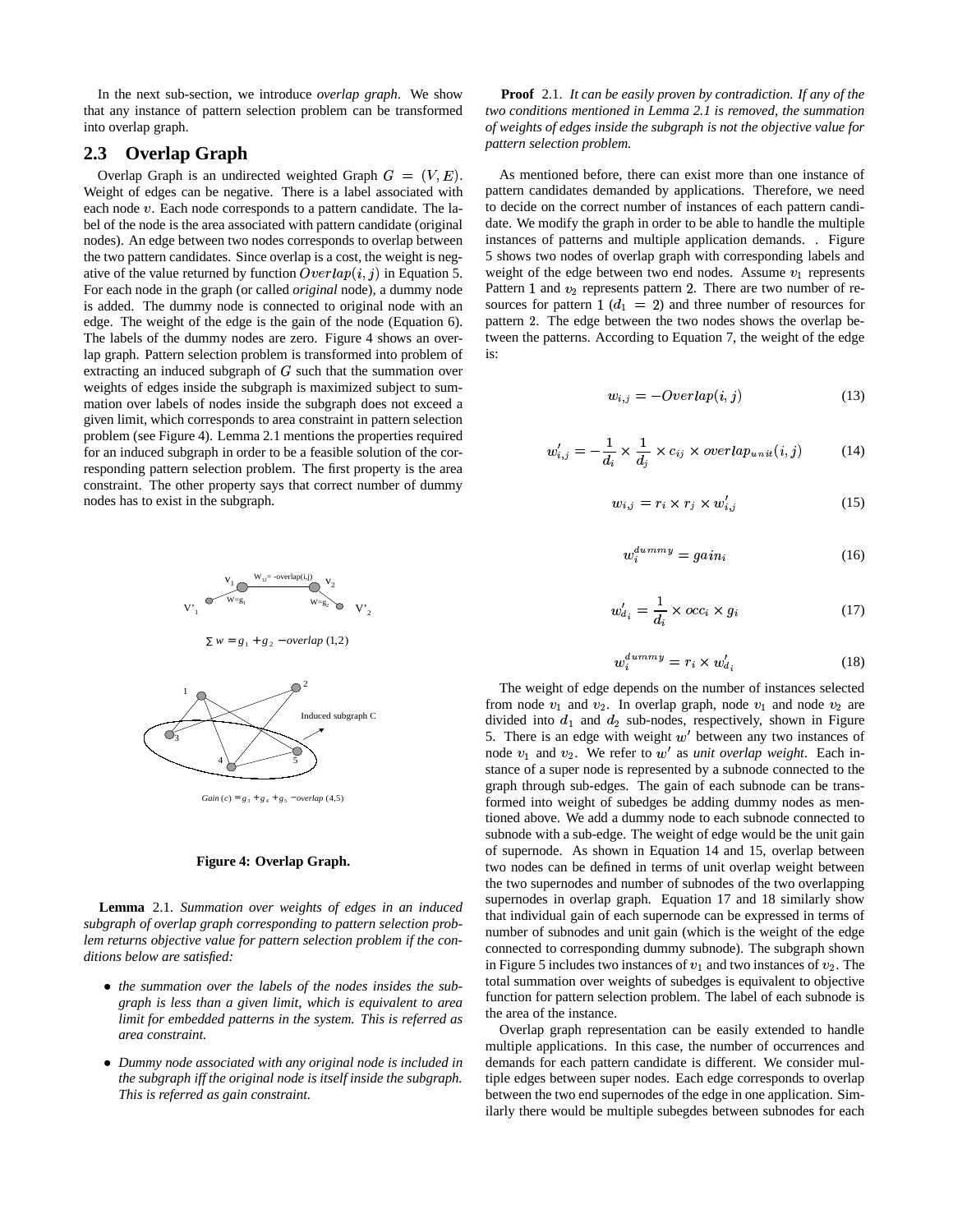

**Figure 5: Supernodes and Subnodes in Overlap Graph**

supernode. In addition, we define multiple occurrences for each supernode. We duplicate each supernode to subnodes as many as maximum number of resources demanded by all applications for the corresponding pattern candidate.



**Figure 6: Overlap MultiGraph**

As shown in Figure 6, each subnode corresponds to an instance of a supernode. Assume that application  $A$  demands 3 resources for pattern node  $I$  in overlap Graph. Application  $B$  demands two instances of supenode  $I$ . Supernode  $I$  will be duplicated three times. Therefore, it consists of three subnodes connected through subedges to supernode  $II$ . The first set of subedges is according to overlaps between node  $I$  and supernode  $II$  in application  $A$ . Overlap graph is a multigraph, i.e. a graph with more than one edge between two nodes in the graph. Since two instances of node  $I$  were demanded by application  $A$ , there exist a subedge between two instances of node II and two instances of supernode II. Since application B only demanded one resource for pattern  $II$ , the subedges belonging to application  $B$  will be connected only to one subnode of supernode II. In order to handle this issue, we need to index the subnodes of each supernode. Index *i* of pattern *I* corresponds to  $i^{th}$  resource of pattern  $I$ .

## **3. PATTERN SELECTION ALGORITHM**

In this section, we propose an algorithm for pattern selection problem formulated in Section 2. As described earlier, the problem is transformed into finding an induced subgraph in overlap graph such

that the total weights of edges in the subgraph is maximized while the total summation of labels of nodes in subgraph do not exceed a given limit. Problem of finding an induced subgraph in a graph is equivalent to clustering a subset of nodes in a given graph while optimizing an objective function value corresponding to that cluster. In pattern selection problem, we generate a single cluster on overlap graph. The size of cluster is not fixed. It depends on label constraint (equivalent to area constraint) and maximizing the gain function.

**Theorem** 3.1. *Problem of generating a single cluster on overlap graph including edges with negative weights such the total summation of the weights of the edges inside the cluster (induced subgraph) is maximized, is NP-Complete.*

**Proof** 3.1. *Assume that there is an overlap graph with supernodes. Assume that there is only one instance of each supernode. Therefore, there is one subnode for each supernode. The gain of* each supernode in pattern selection problem is 1 and the weight of *edges between the supernodes are all . We can transform this graph into graph* G *in linear time. In* G *, each node represents a supernode, label of each node is set to* - *and weight of edges are equal*  $to -n$ . The problem in Theorem 3.1 on such a graph is a problem *of finding an induced subgraph such that thesummation of edges and labels of nodes inside the cluster is maximum. It can be easily seen that this problem is as hard as finding maximum independent set in undirected graph* G *. Finding Maximum independent set in a graph* G *is NP-Complete [12]. Therefore if subgraph can be found in polynomial time, the problem of maximum independent set in* G *can be solved in polynomial time as well and this contradicts the fact that the problem of MIS on*  $G'$  *is NP-complete.* $\Box$ 

According to Theorem 3.1, the problem is an intractable problem. Therefore, a heuristic has to be developed to solve the problem. We propose a simple and fast heuristic to solve this problem. We support sequential clustering approach. In sequential approach, one node is chosen at a time to be added to the cluster. As mentioned in Lemma 2.1, the cluster must include two properties. Our clustering algorithm has to satisfy both area constraint and gain constraint. Area constraint can be easily handled. When a node is being added to the cluster, it is checked if the area constraint is satisfied. This means to see if the label of the node added to the total labels of nodes in cluster is less that a given limit. Otherwise the node is not a feasible choice and cannot be added to the cluster. In order to satisfy gain constraint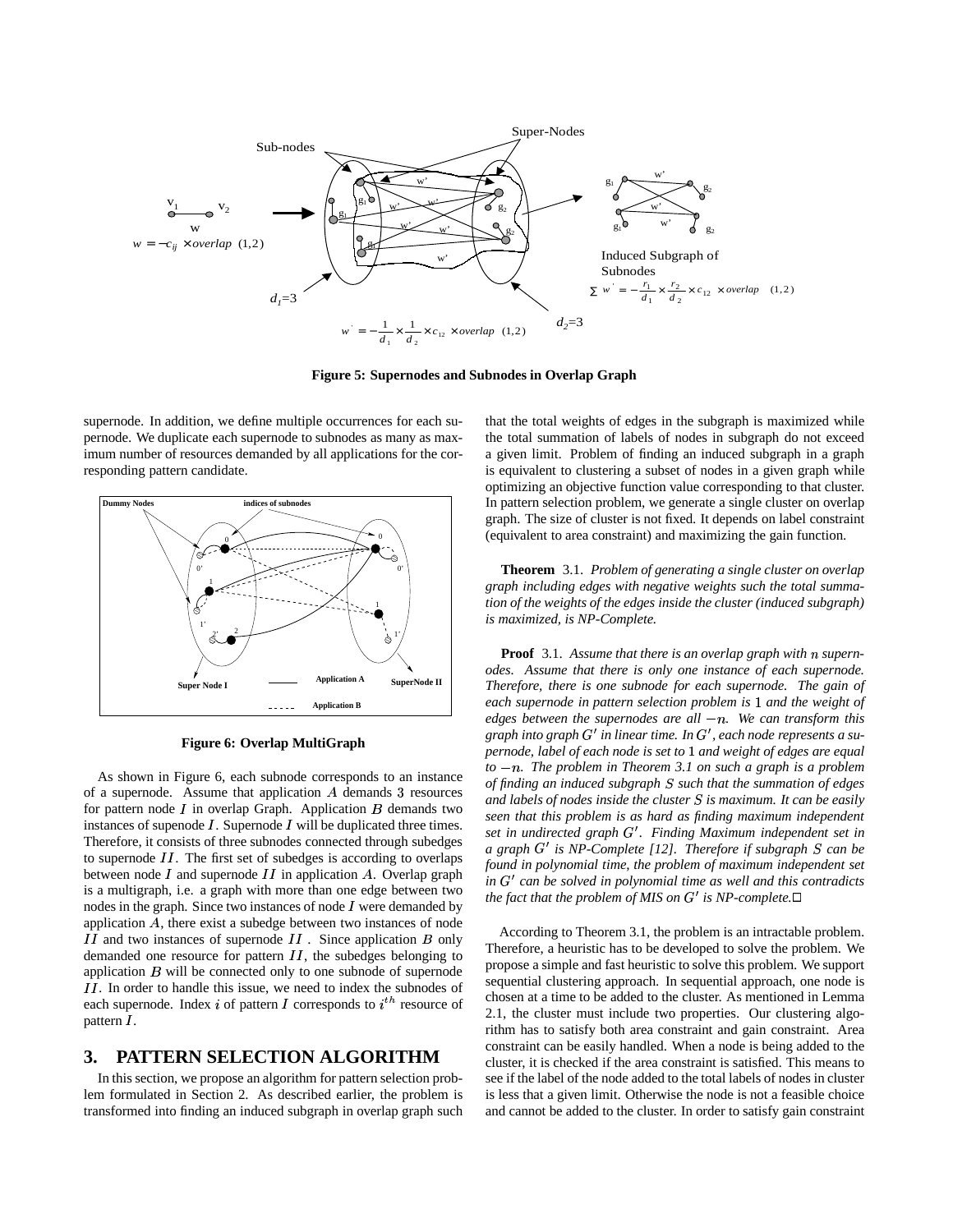the clustering algorithm has to deal with two cases. While constructing the cluster we avoid choosing any dummy node before selecting the node associated with the dummy node. Therefore, no redundant dummy node would be added. The other issue is that we have to guarantee that subgraph includes each dummy node associated with nodes inside the subgraph. We will see later how our method resolve these two issues.

In sequential clustering, nodes are selected to be added to the cluster iteratively. We refer to the node being selected as *candidate* node. A Candidate node is not necessarily the acceptable choice. There are constraints which need to be satisfied by this candidate. We choose each candidate based on local closeness to optimality. Therefore, each candidate node is the one increasing the objective value the most among other candidates. However, it might not be feasible. In terms of feasibility, the node should satisfy the two constraints in Lemma 2.1. Otherwise the next best candidate is chosen.

Each time a node is being added to cluster, we need to express the candidate as a best choice. Therefore, a function called *potential* function is used to judge among the candidates. This judgment has to be towards optimizing the objective function, i.e. maximizing the total weight of edges inside the cluster.



**Figure 7: Candidate Node i Being Added to Cluster C.**

Figure 7 shows a candidate node (node  $i$ ) while being added to a cluster C. Node  $i'$  is the dummy node associated with node  $i$  in overlap graph. The objective value for current cluster is the summation over the weights of edges inside the cluster. If node  $i$  is added to cluster  $C$ , the change in the value of the objective function would be the total weights of edges connecting node  $i$  to the nodes inside cluster. Recall that weight of edges are negative. In addition, when a node is added to cluster its associated gain should also be included. No redundant dummy node should be inserted into the cluster.

We define potential function  $p(i, C)$  for each candidate i as shown in Equation 19, which is related to the amount of change in objective value by adding the candidate to cluster  $C$ . Since there is an area constraint, we consider utilization in our potential function by dividing to the area of the embedded pattern candidate, i.e. the label of the node in overlap graph.

$$
p(i, C) = \frac{\sum_{j \in C} w_{ij} + g_i}{l_i} \tag{19}
$$

**Lemma** 3.1. *A required condition for a candidate node to be added to cluster in sequential clustering is that*  $\sum_{i \in C} w_{ij} + g_i > 0$ , *if the current nodes in cluster are assumed not to be pruned later.*

**Proof** 3.1. *If a node with negative potential is added to cluster, it decrease the gain of cluster itself. Never would the gain of that node become positive since the nodes already inside clusters are fixed.*

A node which does not have positive potential gain, is not added to the cluster. In addition, this condition avoids selecting a dummy node if the original node associated with the dummy node is not

already in cluster. The associated dummy node is connected to the graph only through the corresponding original node. Hence, if the node is inside the cluster, the dummy node has a positive potential function value towards the cluster. Otherwise the potential function value for such dummy node is zero. Therefore this condition satisfies the gain constraint mentioned in Lemma 2.1.

Another important issue is that potential gain of each node  $i$  inside cluster  $C$  should not become negative after adding the candidate as shown in Equation 20.

$$
g_i + \sum_{j \in C} w_{ij} > 0 \tag{20}
$$

The pseudo-code of our proposed clustering method is shown in Figure 8. In the first step, potential function is computed for the first subnode (subnode with index 0) of each supernode. They are all inserted in a priority queue. When the first subnode with highest potential value is selected to be inserted into the cluster, there is no edge in computation of potential function. After that the potential value for neighbors of the recently selected subnode is updated. In addition, the potential value for the next index of that supernode is computed and inserted into the priority queue. At each time the best candidate is inserted inside the cluster if the constraints are satisfied. The constraints are area constraint and keeping the potential gain of each node inside the cluster positive. In addition, a candidate with non-positive potential cannot be added to cluster. This process continues until either there is no candidate with positive potential gain or the total labels summed over the subnodes inside the cluster has reached the limit. At each sequence of clustering, only one subnode (one index) of each supernode exists in the queue.

ALGORITHM 1. Pattern Selection Algorithm

| <b>input</b> : Overlap MultiGraph G<br><b>output</b> : induced subgraph $C$                                                                                                                                                                                 |     |
|-------------------------------------------------------------------------------------------------------------------------------------------------------------------------------------------------------------------------------------------------------------|-----|
| $index = 0$<br><b>for</b> each supernode $v_s \in G$                                                                                                                                                                                                        |     |
| Compute Potential Gain(index)<br>Insert_Candidate_Oueue(index)                                                                                                                                                                                              |     |
| <i>While Priority Queue NonEmpty</i>                                                                                                                                                                                                                        |     |
| candidate <i>j</i> - Queue front<br>$(Area\_Constant(candidate))$<br>if<br>$Potential\_Constraint(candidate)$<br>$Insert\_into\_Cluster(C, candidate)$<br>Update_Neighbors(candidate)<br>Update_SuperNode(candidate)<br>Increase_supernode_index(candidate) | and |
| Remove_from_Cluster(candidate,index)<br>Update_Queue                                                                                                                                                                                                        |     |

**Figure 8: Algorithm** *Pattern Selection* **Pseudo-code.**

**Lemma** 3.2. *The complexity of Pattern Selection Algorithm is*  $O(r_{max}^2\times n^2 \times k)$ , where  $n$  is the number of supernodes and  $r_{max}$  is *the maximum number of subnodes belonging to supernodes in overlap multigraph.* <sup>Q</sup> *is the number of applications.*

**Proof** 3.2. *In this algorithm each node is visited once. At each time a node is selected, the number of nodes needed to be updated is equal to edge degree of the node. Therefore the clustering algorithm*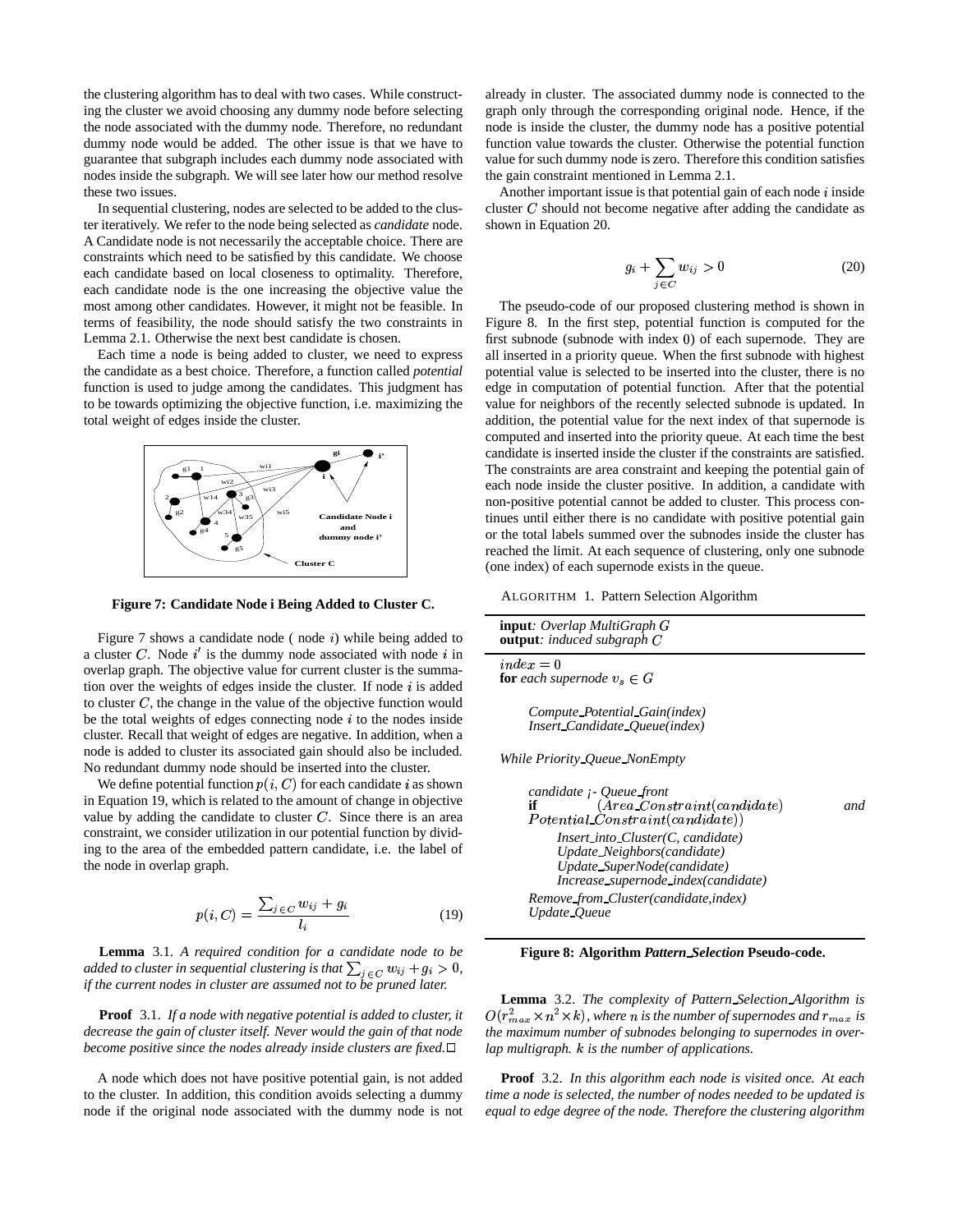

**Figure 9: Experimental Flow.**

*process takes at most as long as visiting all the multi-edges on overlap* multi-graph, i.e  $O(E)$ . The number of subnodes,  $N_s$ , is equal *to*  $\sum_{i=0}^{n} r_i \times n_i$ , where  $r_i$  is the number of subnodes for supernode *n*<sub>i</sub>. Therefore the complexity of algorithm would be  $O(N_s^2)$ . It can *be easily shown that*  $O(N_s^2) \leq O((r_{max}^2 \times n^2 \times k)$ . $\Box$ 

## **4. EXPERIMENTS**

In this section, we perform experiments which attempt to show the impact of pattern selection algorithm both on utilization of embedded patterns and performance. First, we explain our experimental setup. Then we discuss the experimental results.

We focus on high level synthesis of reconfigurable system design. The flow of experimental setup is shown in Figure 9. The data flow graph for each application is generated. We have used the SUIF compiler [17] to extract the data flow graphs of applications [18]. The patterns shown in Figure 10 are extracted from DFGs. Pattern "AA" means two add operations followed after another in a DFG. Similarly, pattern "MA" means a multiplier DFG node followed by an adder DFG node. In Table 1, the number of occurrences of each pattern in each application is reported in the first column. This data is provided by profiling through DFG nodes of applications as described in [7]. In order to obtain the number of instances of each pattern required by each application, we ran a simple and fast ASAP scheduling to get the data dependency between the DFG nodes. The number of instances used by ASAP scheduler gives the maximum number of patterns which can be used by each application. The number of resources used by ASAP scheduler for each pattern candidate is used as the demand for each pattern candidate in each application. The second column in Table 1 shows the demand for each pattern in each application. The pattern selection algorithm generates the overlap graph as shown in Figure 10. The edges in overlap graph shows the overlap between the pattern candidates.

The gain function used in our experiments is the difference of area-delay product between the FPGA implementation of each pattern and ASIC implementation of each pattern. The area and delay corresponding to FPGA implementation of each pattern is obtained by Xilinx CoreGen IP blocks. Basically we used Xilinx XC4000XL as the target reconfigurable architecture in our experiments. Depending on ASIC core for each embedded pattern candidate, the gain can vary significantly. We assumed that some ASIC core for each pattern with reasonably better delay and density is given. The delay is reported in terms of number of clock cycles. We assume the speed clock of 80 MHz which is applicable to XC4000XL series. The area is reported in terms of number of CLBs in XC4000XL. Choosing the best ASIC and FPGA implementation for each pattern is an important research required in programmable system design. The Pattern synthesizer engine in Figure 9 provides the characteristics of patterns for the pattern selection algorithm. Pattern candidates are given as input to pattern selection tool. According to the area limit for embedded pattern on the target system, a set of patterns are selected.



**Figure 10: Overlap Graph of Pattern Candidates used in our Experiments.**

After the embedded patterns are selected by the pattern selection algorithm, each application is scheduled on the target architecture. The target architecture consists of embedded patterns and reconfigurable units (here XC4000XL architecture is used). We have used a set of programs from the MediaBench application suite [16] in our experiments. Multimedia applications are suitable for reconfigurable systems due to their high level of parallelism. We have modified scheduling tool in [15] to accept the embedded cores. We set the reconfigurable area large enough so that no loop blocks are rejected for implementation on system. In this scheduling, the selected loops are implemented on reconfigurable system independently and there is no reuse of resources between any loops.

The performance and utilization of the embedded patterns in the system are reported. Utilization is the average number of embedded patterns used by scheduler while mapping the applications on the system.

We ran the pattern selection algorithm with different area limits for embedded patterns. Table 2 shows the corresponding results. If we further increase the area limit above 5000, the selected patterns do not change. The plot in Figure 11 shows the average latency and utilization of embedded patterns while the area for embedded pat-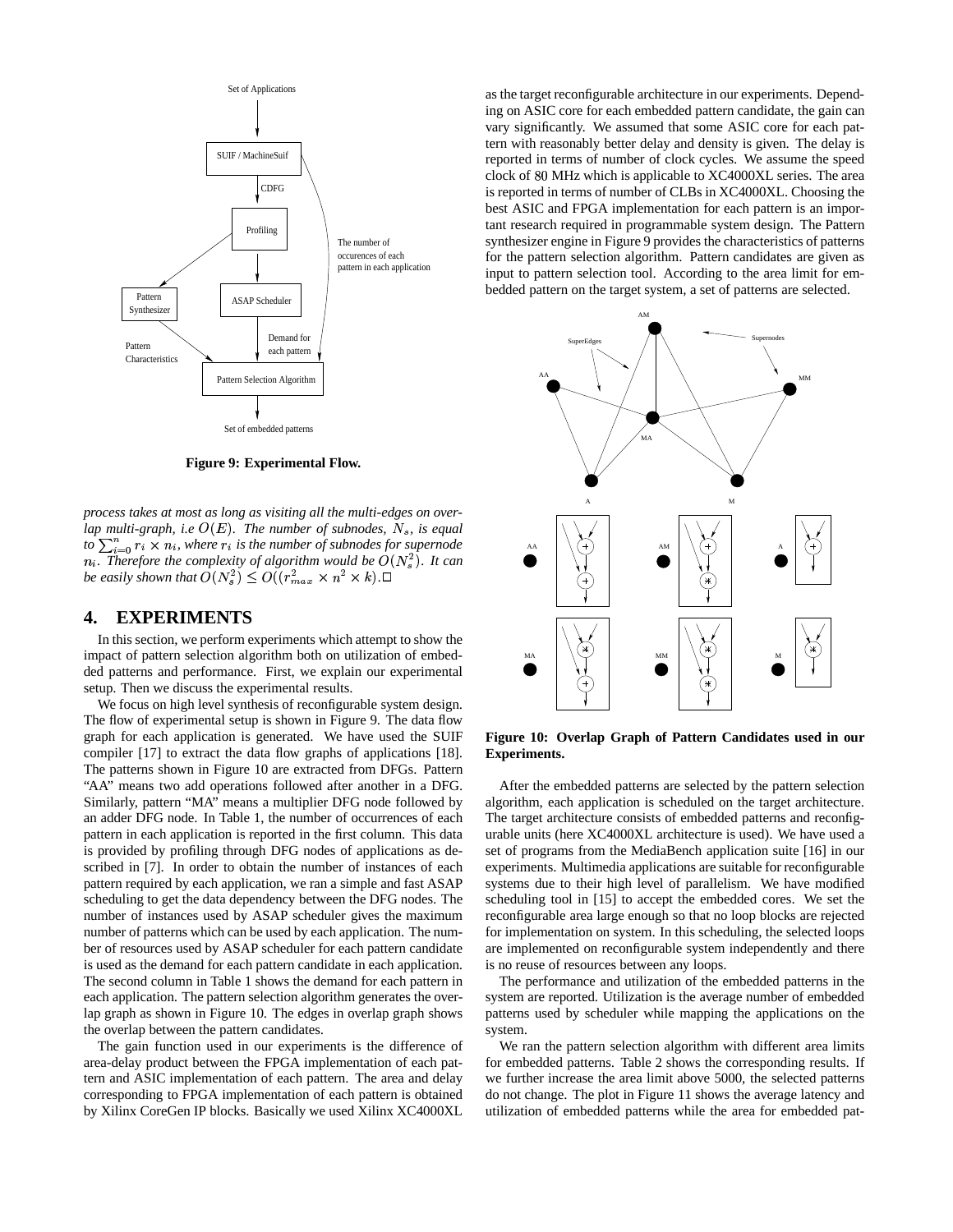| <b>Benchmark</b> | Number of   |     |          |          |          |                      | Number of |     |          |    |                |     |
|------------------|-------------|-----|----------|----------|----------|----------------------|-----------|-----|----------|----|----------------|-----|
| C File           | Occurrence  |     |          |          |          |                      | Resources |     |          |    |                |     |
|                  | of Patterns |     |          |          |          | Demanded per Pattern |           |     |          |    |                |     |
|                  | А           | М   | ΑA       | AМ       | MМ       | MA                   | A         | M   | AA       | AМ | MМ             | MA  |
| adpcm.c          | 29          | 6   | $\theta$ | $\theta$ | $\theta$ | 6                    | 26        | 6   |          | O  | $\theta$       | 6   |
| convolve.c       | 239         | 82  | $\Omega$ | 2        | 0        | 74                   | 193       | 82  | $\Omega$ | 2  | $\Omega$       | 74  |
| fft.c            | 209         | 171 | 6        | 5        | 4        | 144                  | 148       | 54  | 5        | 2  | $\overline{4}$ | 68  |
| getblk.c         | 141         | 76  | 10       | 2        | 4        | 68                   | 120       | 70  | 10       | 2  | 4              | 68  |
| jetrans.c        | 214         | 35  | 23       |          | $\Omega$ | 33                   | 180       | 35  | 23       |    | $\Omega$       | 31  |
| jdmerge.c        | 229         | 52  | 37       | 2        |          | 48                   | 168       | 50  | 29       | 2  |                | 46  |
| motion.c         | 97          | 70  | 28       | $\Omega$ | $\Omega$ | 70                   | 56        | 70  | 27       | 0  | $\Omega$       | 34  |
| noise est.c      | 315         | 154 | 12       | $\Omega$ | 3        | 144                  | 239       | 143 | 12       | 0  | 3              | 135 |

**Table 1: Occurrence and Demanded Number of Embedded Resources for Pattern Candidates in MediaBench.**

terns on system changes. Initially the area constraint is strict and not necessarily best patterns can be chosen. After we increase the area limit to some extent, where area is large enough to fit several embedded patterns, the utilization and performance improve. In our method, we do not consider high cost for low utilization. That is we do not consider cost if a pattern is not used by an application; hence only gain is not added. Therefore, with no area limit, more number of resources are selected by algorithm until no gain can be obtained. Hence, for large area limit, utilization decreases. It should be noted that the scheduling algorithm is not optimized for combined fixed and programmable cores in the system. Therefore, hard-wired embedded patterns are not efficiently used in scheduling to improve the latency. In spite of this fact, we still observe reasonably good improvement in performance when number of embedded patterns increases. In order to support our idea that in reconfigurable system design more sophisticated methods are required to exploit the regularity among the applications, we performed another set of experiment. We selected only the common pattern candidates among the applications as embedded patterns in the system (intersection method). We compared the latency and utilization of embedded patterns after scheduling obtained from both methods. For instance, we experimented both methods for MediaBench applications when area limit for embedded cores is 500. Patterns selected by intersection method are 26 "A", 6 "MA", and 6 "M". Pattern Selection algorithm chooses 12 resources of pattern "MA". When the pattern selection algorithm is used, latency and utilization are improved by 11% and 25% respectively in average over all the MediaBench applications.

| Area Limit for           | Patterns     |
|--------------------------|--------------|
| <b>Embedded Patterns</b> |              |
| 10                       | 1 A, 1 M     |
| 25                       | 1 A, 3 AA    |
| 50                       | 1 A, 1 MA    |
| 100                      | 2 AA, 2 MA   |
| 200                      | 5 MA         |
| 500                      | 12 MA        |
| 1000                     | 25 MA        |
| 2000                     | 48 MA, 1 MM  |
| 6000                     | 135 MA, 4 MM |

**Table 2: Patterns vs. Area limit for Patterns resulted by Pattern Selection Algorithm for MediaBench.**

## **5. CONCLUSION AND FUTURE WORK**

In this work we studied one of the improtant issues in domainspecific programmable design methodologies. We specifically introduce pattern selection problem for such systems. Embedded cores



**Figure 11: Utilization(%) and Latency vs. Area Limit for Embedded Patterns.**

are selected by exploiting regularity among the applications in same domain. Therefore the number of patterns nominated by applications to be embedded on system can be large. There can exist overlap between the patterns. We propose an algorithm to select the best set of patterns demanded by different applications to be embedded on target system. We propose a general gain model which can accept different characteristics of each pattern such as delay, area and power. We transform the pattern selection problem into clustering problem in a multi-graph. Our method also considers the overlap between the patterns. The experimental results show that our method chooses different set of patterns when the area limit for embedded core on system changes. Although our scheduler cannot efficiently exploit the embedded cores to improve the latency, we still outperform compared to the method in which only common patterns are chosen to be embedded. We believe for future design systems we need more sophisticated mothodologies for embedded module selection in order to be able to get the most out of such platform-based systems.

## **6. REFERENCES**

- [1] K. Keutzer, S. Malik, R. Newton, J. Rabaey, and A. Sangiovanni-Vincentelli, "System Level Design: Orthogonalization of Concerns and Platform-Based Design", In *IEEE trans on Computer-Aided Design*, Vol. 19, No. 12, December 2000.
- [2] P. Schaumont, I. Verbauwhede, K. Keutzer, and M. Sarrafzadeh, "A Quick Safari Through the Reconfiguration